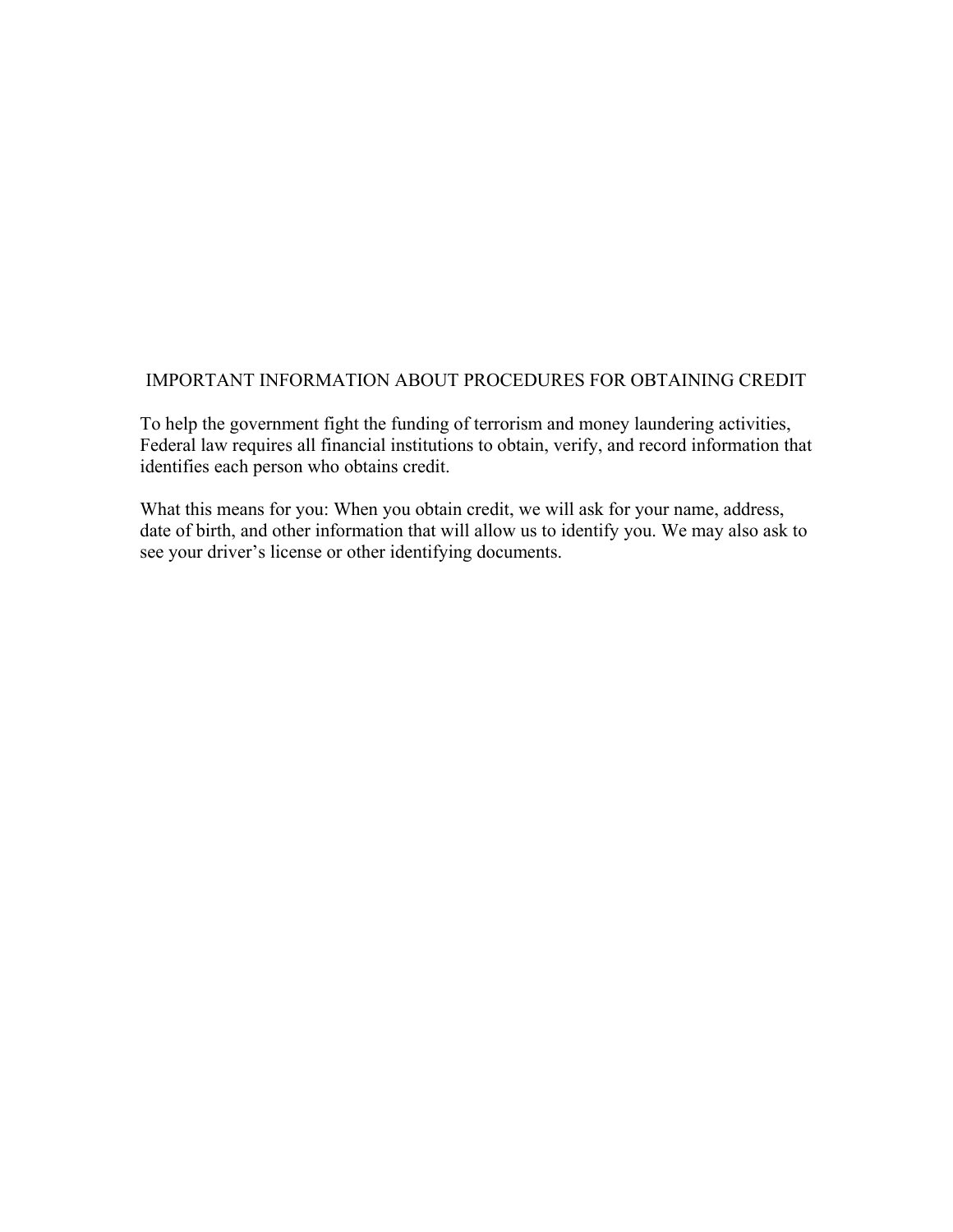

## **Facilities Lease Application**



| PRIMARY APPLICANT                                                                                                                                                                                                                                                                                                                                                                                                                                                                                                                                                                                                                                                      |             |                                     |                  |          |                                   |                |  |
|------------------------------------------------------------------------------------------------------------------------------------------------------------------------------------------------------------------------------------------------------------------------------------------------------------------------------------------------------------------------------------------------------------------------------------------------------------------------------------------------------------------------------------------------------------------------------------------------------------------------------------------------------------------------|-------------|-------------------------------------|------------------|----------|-----------------------------------|----------------|--|
| Social Security Number:                                                                                                                                                                                                                                                                                                                                                                                                                                                                                                                                                                                                                                                |             |                                     | <b>DL</b>        |          |                                   |                |  |
| First:                                                                                                                                                                                                                                                                                                                                                                                                                                                                                                                                                                                                                                                                 |             | $Ml$ :                              | Last:            |          |                                   |                |  |
| Address:                                                                                                                                                                                                                                                                                                                                                                                                                                                                                                                                                                                                                                                               |             |                                     | City:<br>State:  |          |                                   |                |  |
| Zip:                                                                                                                                                                                                                                                                                                                                                                                                                                                                                                                                                                                                                                                                   | County:     |                                     | Township:        |          | Phone:                            |                |  |
| <b>CO-APPLICANT</b>                                                                                                                                                                                                                                                                                                                                                                                                                                                                                                                                                                                                                                                    |             |                                     |                  |          |                                   |                |  |
| Name:                                                                                                                                                                                                                                                                                                                                                                                                                                                                                                                                                                                                                                                                  |             |                                     | SS#/FID#:        |          |                                   |                |  |
| <b>HISTORY</b>                                                                                                                                                                                                                                                                                                                                                                                                                                                                                                                                                                                                                                                         |             |                                     |                  |          |                                   |                |  |
| At Current Address Since:                                                                                                                                                                                                                                                                                                                                                                                                                                                                                                                                                                                                                                              |             |                                     |                  |          |                                   |                |  |
| <b>MAJOR AG PRODUCT:</b>                                                                                                                                                                                                                                                                                                                                                                                                                                                                                                                                                                                                                                               |             |                                     |                  |          |                                   |                |  |
| FINANCIAL: Year End 20                                                                                                                                                                                                                                                                                                                                                                                                                                                                                                                                                                                                                                                 |             |                                     |                  |          |                                   |                |  |
| Gross Farm Income: \$                                                                                                                                                                                                                                                                                                                                                                                                                                                                                                                                                                                                                                                  |             |                                     | Total Assets: \$ |          |                                   |                |  |
| Non-Farm Income: \$                                                                                                                                                                                                                                                                                                                                                                                                                                                                                                                                                                                                                                                    |             | Total Liabilities: \$               |                  |          |                                   |                |  |
| <b>APPLICANTS INSURANCE INFORMATION</b>                                                                                                                                                                                                                                                                                                                                                                                                                                                                                                                                                                                                                                |             |                                     |                  |          |                                   |                |  |
| Agency:                                                                                                                                                                                                                                                                                                                                                                                                                                                                                                                                                                                                                                                                |             | Agent:                              |                  |          | Phone:                            |                |  |
| Address:                                                                                                                                                                                                                                                                                                                                                                                                                                                                                                                                                                                                                                                               |             |                                     |                  |          | Fax:                              |                |  |
| Brief description of Facility to be Leased:                                                                                                                                                                                                                                                                                                                                                                                                                                                                                                                                                                                                                            |             |                                     |                  |          |                                   |                |  |
| Projected Total cost of project: \$                                                                                                                                                                                                                                                                                                                                                                                                                                                                                                                                                                                                                                    |             |                                     |                  |          |                                   |                |  |
| Lease term quoted                                                                                                                                                                                                                                                                                                                                                                                                                                                                                                                                                                                                                                                      | Residual %  |                                     |                  |          |                                   | From Pricing   |  |
|                                                                                                                                                                                                                                                                                                                                                                                                                                                                                                                                                                                                                                                                        |             | Est. Lease Payment:<br>Factor used: |                  |          | Sheet Pg#<br>(BBCLSI use<br>only) |                |  |
| Payment schedule: Annual                                                                                                                                                                                                                                                                                                                                                                                                                                                                                                                                                                                                                                               | Semi-annual |                                     | Monthly          | Other    |                                   | If other, what |  |
| *Provide copy of sales invoice with full description facility                                                                                                                                                                                                                                                                                                                                                                                                                                                                                                                                                                                                          |             |                                     |                  |          |                                   |                |  |
|                                                                                                                                                                                                                                                                                                                                                                                                                                                                                                                                                                                                                                                                        |             |                                     |                  |          |                                   |                |  |
| <b>FIXTURE INFORMATION:</b>                                                                                                                                                                                                                                                                                                                                                                                                                                                                                                                                                                                                                                            |             |                                     |                  |          |                                   |                |  |
| Legal Description of the Real Estate where the equipment of facility will be located.<br>County:                                                                                                                                                                                                                                                                                                                                                                                                                                                                                                                                                                       | Township:   |                                     |                  | Section: |                                   |                |  |
|                                                                                                                                                                                                                                                                                                                                                                                                                                                                                                                                                                                                                                                                        |             |                                     |                  |          |                                   |                |  |
| Legal Title Holder(s) of the above described Real Estate:                                                                                                                                                                                                                                                                                                                                                                                                                                                                                                                                                                                                              |             |                                     |                  |          |                                   |                |  |
|                                                                                                                                                                                                                                                                                                                                                                                                                                                                                                                                                                                                                                                                        |             |                                     |                  |          |                                   |                |  |
| List all Lien holders on this Real Estate:                                                                                                                                                                                                                                                                                                                                                                                                                                                                                                                                                                                                                             |             |                                     |                  |          |                                   |                |  |
|                                                                                                                                                                                                                                                                                                                                                                                                                                                                                                                                                                                                                                                                        |             |                                     |                  |          |                                   |                |  |
|                                                                                                                                                                                                                                                                                                                                                                                                                                                                                                                                                                                                                                                                        |             |                                     |                  |          |                                   |                |  |
| <b>APPLICANTS ACKNOWLEDGMENT:</b>                                                                                                                                                                                                                                                                                                                                                                                                                                                                                                                                                                                                                                      |             |                                     |                  |          |                                   |                |  |
| THE TERMS AND CONDITIONS OF THE REVERSE SIDE OF THIS APPLICATION ARE INCORPORATED HEREIN                                                                                                                                                                                                                                                                                                                                                                                                                                                                                                                                                                               |             |                                     |                  |          |                                   |                |  |
| BY REFERENCES AS IF SET OUT AT LENGTH ABOVE AND CONSTITUTE AN INTEGRAL PART OF THIS                                                                                                                                                                                                                                                                                                                                                                                                                                                                                                                                                                                    |             |                                     |                  |          |                                   |                |  |
| <b>APPLICATION.</b><br>If more that one signature appears below, it is the intent of all of those signing to apply jointly.                                                                                                                                                                                                                                                                                                                                                                                                                                                                                                                                            |             |                                     |                  |          |                                   |                |  |
|                                                                                                                                                                                                                                                                                                                                                                                                                                                                                                                                                                                                                                                                        |             |                                     |                  |          |                                   |                |  |
| Signature:                                                                                                                                                                                                                                                                                                                                                                                                                                                                                                                                                                                                                                                             |             |                                     | Signature:       |          |                                   |                |  |
| Date:<br>Date:                                                                                                                                                                                                                                                                                                                                                                                                                                                                                                                                                                                                                                                         |             |                                     |                  |          |                                   |                |  |
| Project Information: (Any "No" answer will require additional information to be obtained.)                                                                                                                                                                                                                                                                                                                                                                                                                                                                                                                                                                             |             |                                     |                  |          |                                   |                |  |
| Is the facility site along a public road?<br>Yes $\Box$<br>$No \Box1.2.Will the facility site have its own well and electrical hookup?No \BoxYes \BoxIs the facility site currently free of any existing buildings or other fixtures?3.Yes \BoxNo \BoxIs the facility site free of any mortgages or other liens against the property?4.Yes \squareNoHave all appropriate pollution control permits been obtained?5.No \squareYes \BoxHave all appropriate zoning permits (including construction permits) been obtained?6.No [Yes \BoxHas a survey been completed on the facility site?7.Yes \squareNolApproximately how many acres will the facility site include?8.$ |             |                                     |                  |          |                                   |                |  |
| Who is the record owner of the facility site?<br>9.<br>Additional Information: (If "Yes" response to any question, please attach written explanation.)                                                                                                                                                                                                                                                                                                                                                                                                                                                                                                                 |             |                                     |                  |          |                                   |                |  |
| Are there any judgements or state or federal tax liens of record against you?<br>Yes $\Box$<br>$No \Box1.2.Have you been a debtor in bankruptcy in the last 10 years?Yes \squareNo \squareAre you a party to a lawsuit?3.Yes \BoxNoAre any of your taxes delinquent or under dispute?4.Yes \BoxNo1Are you obligated to pay as a cosigner or guarantor on any other obligations?5.Yes \BoxNo 1Are you obligated to pay alimony, child support or separate maintenance?6.No \BoxYes \Box$                                                                                                                                                                                |             |                                     |                  |          |                                   |                |  |